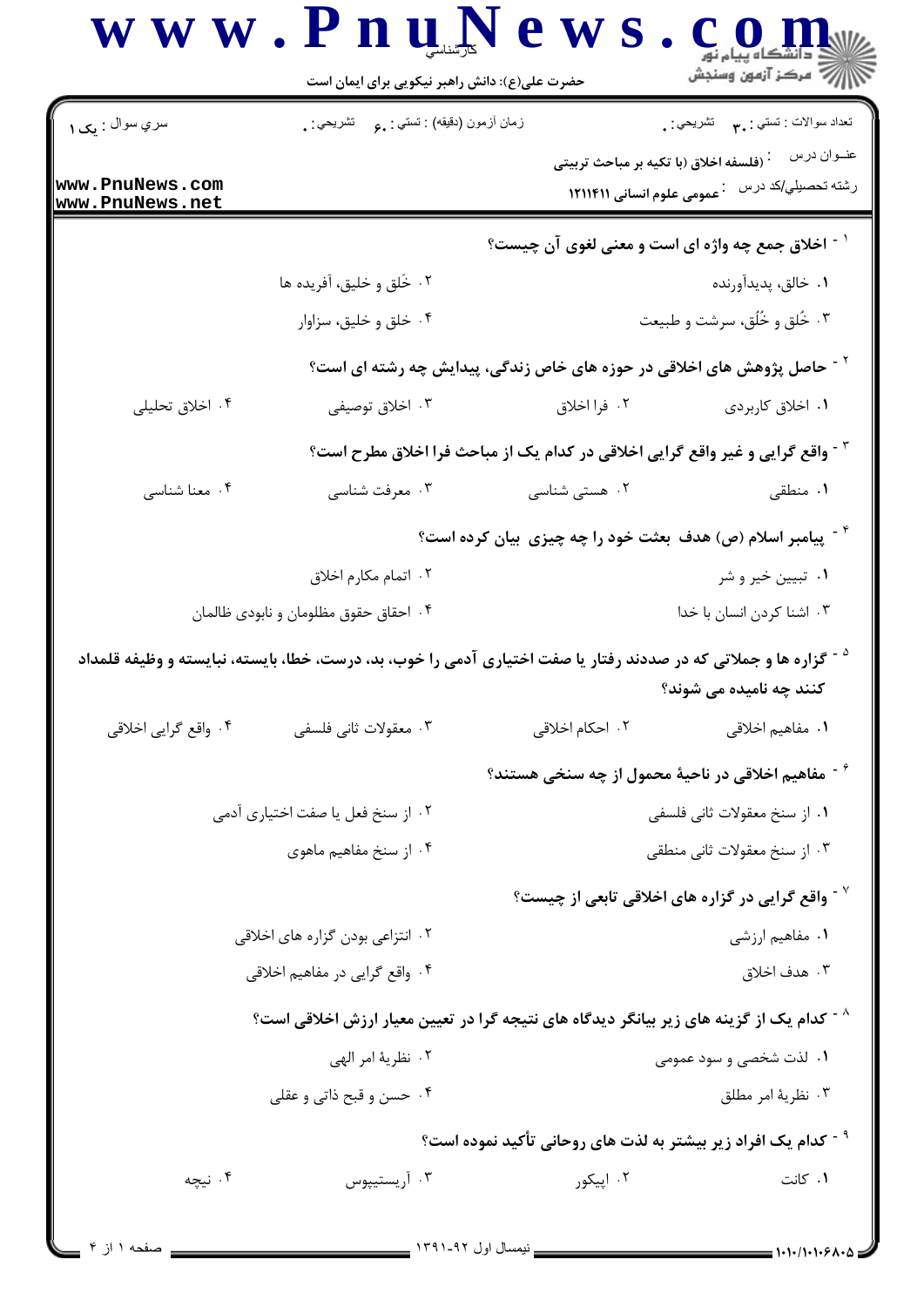| سري سوال : ۱ يک                    | زمان أزمون (دقيقه) : تستى : ¸。 تشريحي : ¸  |                                                                                                                              | نعداد سوالات : تستي : پم       تشريحي : .                           |
|------------------------------------|--------------------------------------------|------------------------------------------------------------------------------------------------------------------------------|---------------------------------------------------------------------|
| www.PnuNews.com<br>www.PnuNews.net |                                            | فلسفه اخلاق (با تكيه بر مباحث تربيتي)                                                                                        | عنــوان درس<br>رشته تحصيلي/كد درس للعمومي علوم انساني ١٢١١۴١١       |
|                                    |                                            |                                                                                                                              | <sup>۱۰ -</sup> آریستیپوس ملاک و معیار ارزش اخلاقی را چه می داند؟   |
| ۰۴ اراده يا قانون الهي             | ۰۳ لذت شخصی                                | ٠٢ مطابقت با قانون عقل                                                                                                       | ۰۱ سود عمومی                                                        |
|                                    |                                            |                                                                                                                              | ً <sup>۱</sup> <sup>-</sup> کدام یک از لذتهای زیر نیمه انتزاعی است؟ |
| ۰۴ أرامش روح                       | ۰۳ بوييدن                                  | ۰۲ کسب پول                                                                                                                   | ۰۱ خوردن                                                            |
|                                    |                                            | <sup>۱۲ -</sup> بر اساس کدام نظریه، معیار درستی و نادرستی و الزام اخلاقی یا ترک آن، اراده یا قانون خدا است؟                  |                                                                     |
| ۰۴ نظرية امر الهي                  | ۰۳ ځسن و قبح ذاتي                          | ٠٢ نظرية معتزله                                                                                                              | ۰۱ نسبیت توصیفی                                                     |
|                                    |                                            | <sup>13 -</sup> در آية «وَ نَفسٍ وَ ما سَوّاها فَأَلهَمَها فُجُورَها وَ تَقواها» كدام راه براى تشخيص خوب و بد معرفى شده است؟ |                                                                     |
| ۰۴ مخالفت با نفس                   | ۰۳ تقوای الهی                              | ۰۲ الهام قلبی                                                                                                                | ١. وحي الهي                                                         |
|                                    |                                            | <sup>۱۲ -</sup> بر اساس دیدگاه صحیح، ملاک ارزش اخلاقی اعمال چیست؟                                                            |                                                                     |
|                                    | ۰۲ رسیدن به سود عمومی                      |                                                                                                                              | ۰۱ رسیدن به لذت شخصی                                                |
|                                    | ۰۴ عمل به امر الهي                         |                                                                                                                              | ۰۳ رسیدن به قرب الهی                                                |
|                                    |                                            | بر اساس نظریهٔ مطلق گرایی کانتی، اگر به کسی قول داده باشیم که رازش را حفظ کنیم و از ما دربارهٔ راز او سوال شود،              |                                                                     |
|                                    |                                            |                                                                                                                              | وظيفة ما چيست؟                                                      |
|                                    |                                            |                                                                                                                              | ۰۱ حقیقت را بگوییم و عهدمان را بشکنیم.                              |
|                                    |                                            |                                                                                                                              | ۰۲ به عهدمان وفا کنیم و دروغ بگوییم.                                |
|                                    |                                            |                                                                                                                              | ۰۳ کانت برای چنین معضلاتی هیچ گونه پاسخی ندارد.                     |
|                                    |                                            | ۰۴ مجازیم که یکی از دو ارزش اخلاقی را مراعات و دیگری را نقض کنیم.                                                            |                                                                     |
|                                    |                                            | <sup>۱۶ -</sup> کدام گزینه جزء ایرادات و اشکالات مطلق گرایی کانت نیست؟                                                       |                                                                     |
|                                    | ۰۲ مخالفت با عقل و فطرت انسانی             |                                                                                                                              | ٠١ ارائه نكردن راه حل براي موارد تعارض وظايف                        |
|                                    | ۰۴ موافقت ضمني با عقيدهٔ نسبي گرايان       |                                                                                                                              | ۰۳ افراط در مطلق گرایی                                              |
|                                    |                                            |                                                                                                                              | <sup>۱۷ -</sup> تفاوت اکراه و اضطرار چیست؟                          |
|                                    |                                            |                                                                                                                              |                                                                     |
|                                    | ٠٢ تنها اكراه موجب سلب مسئوليت اخلاقي است. |                                                                                                                              | ٠١. منشأ اضطرار، بر خلاف اكراه، عامل دروني است.                     |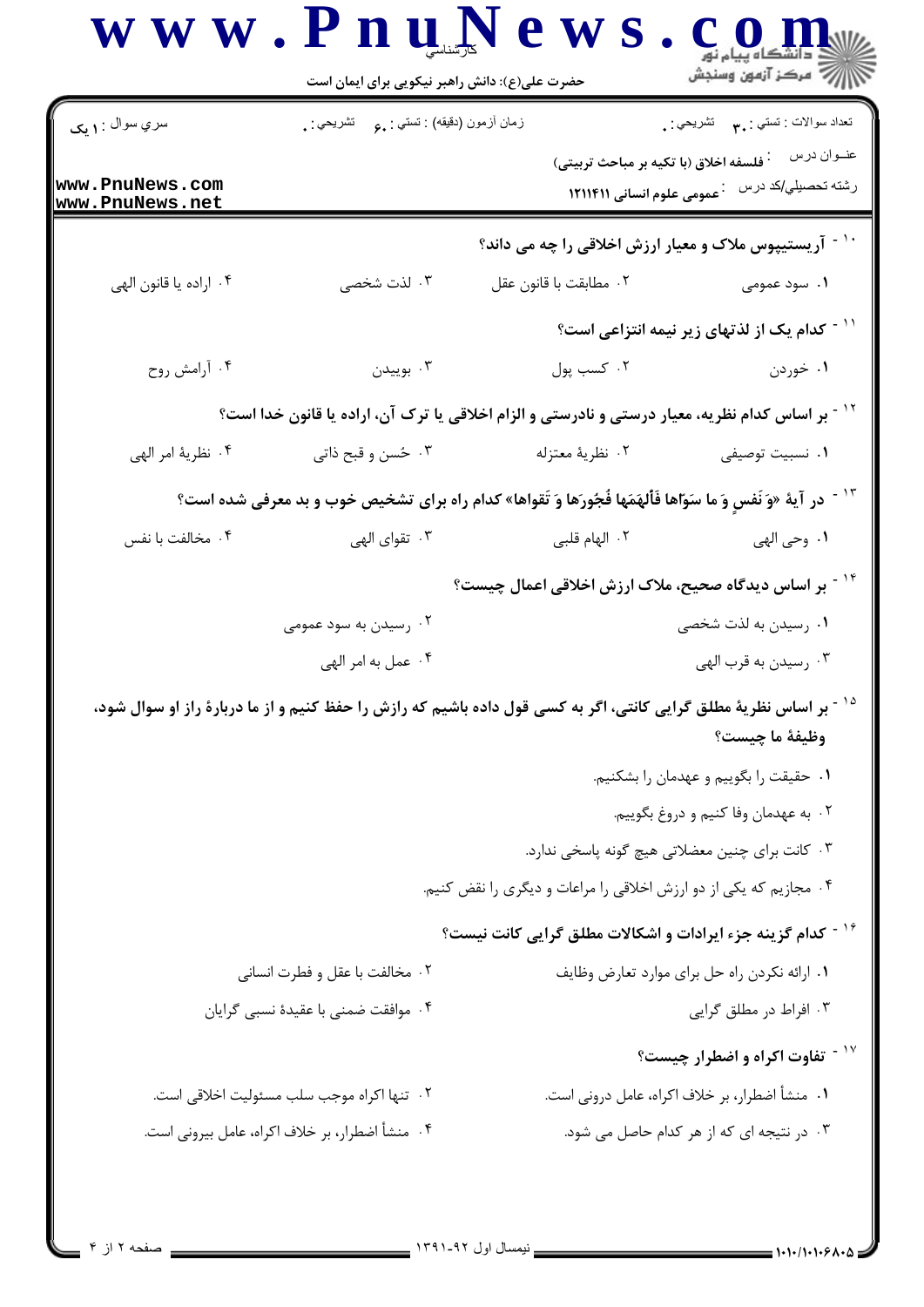|                                    | حضرت علی(ع): دانش راهبر نیکویی برای ایمان است                                                               |                                                                                               | رُ⁄ کرڪز آزمون وسنڊش                   |  |
|------------------------------------|-------------------------------------------------------------------------------------------------------------|-----------------------------------------------------------------------------------------------|----------------------------------------|--|
| سري سوال : ۱ يک                    | زمان أزمون (دقيقه) : تستي : , و     تشريحي : .                                                              |                                                                                               | تعداد سوالات : تستبي : ٩٠ - تشريحي : . |  |
| www.PnuNews.com<br>www.PnuNews.net |                                                                                                             | فلسفه اخلاق (با تکیه بر مباحث تربیتی)<br>عمومی علوم انسانی ۱۲۱۱۴۱۱                            | عنــوان درس<br>رشته تحصيلي/كد درس      |  |
|                                    |                                                                                                             | از نظر دورکیم، خود فردی قوی تر است یا خود اجتماعی؟                                            |                                        |  |
|                                    | ۰۲ خود فردی                                                                                                 | ۰۱ هر یک در شرایطی از دیگری قوی تر می شود.                                                    |                                        |  |
|                                    | ۰۴ قدرت هر دو به یک میزان است.                                                                              |                                                                                               | ۰۳ خود اجتماعی                         |  |
|                                    |                                                                                                             | جبر ناشی از عوامل طبیعی، محیطی و وراثتی چه نام دارد؟                                          |                                        |  |
| ۰۴ فلسفی                           | ۰۳ اجتماعی                                                                                                  | ۲. کلامی                                                                                      | ۰۱ زیستی                               |  |
|                                    | `` - كدام انديشمند معتقد است كه انسان در پديد آوردن افعال نقشي ندارد در برابر آن مسئوليتي هم ندارد؟         |                                                                                               |                                        |  |
| ۰۴ کرکگور                          | ۰۳ فروید                                                                                                    | ۰۲ مارتین فیشر                                                                                | ۰۱ کانت                                |  |
|                                    |                                                                                                             | ّ`` - پیتراستراوسون مسئولیت اخلاقی را چگونه معنا می کند؟                                      |                                        |  |
|                                    | ۰۲ مسئولیت انسان در قبال خود                                                                                |                                                                                               | ٠١ مسئوليت انسان در قبال ديگران        |  |
|                                    | ۰۴ قابلیت مدح و ذم اجتماعی                                                                                  | ۰۳ مسئولیت انسان در قبال خداوند                                                               |                                        |  |
|                                    | حدیث امام صادق (ع) که «پیش از آنکه یک گناه از فرد عالم بخشیده شود، هفتاد گناه جاهل بخشیده شده است»، به کدام | یک از عوامل مؤثر در مسئولیت اخلاقی اشاره دارد؟                                                |                                        |  |
|                                    | ۰۲ مقدار اختیار و قدرت انسان                                                                                |                                                                                               | ۰۱ اصرار بر عمل ناپسند                 |  |
|                                    | ۰۴ قلمرو مسوليت اخلاقي                                                                                      |                                                                                               | ۰۳ میزان آگاهی انسان                   |  |
|                                    |                                                                                                             | <sup>۲۳ -</sup> از نگاه دینی چه عاملی موجب تقویت مسئولیت پذیری انسان و مایهٔ سعادت او می شود؟ |                                        |  |
| ۰۴ اندیشیدن به روز جزاء            | ۰۳ ایمان و عمل صالح                                                                                         | ۰۲ علم و آگاهی                                                                                | ۰۱ عقل مداری و منطق                    |  |
|                                    | <sup>۲۴ -</sup> کدام فیلسوف مشهور آلمانی بر این باور است که میان دین و اخلاق رابطهٔ تباین برقرار است؟       |                                                                                               |                                        |  |
| ۰۴ اثیفرون                         | ۰۳ نیچه                                                                                                     | ۰۲ کانت                                                                                       | ۰۱ کرکگور                              |  |
|                                    | <sup>۲۵ -</sup> از دیدگاه کرکگور مرحلهٔ سوم روح انسان که در آن مقام، اخلاق را اعتباری نیست، چه نام دارد؟    |                                                                                               |                                        |  |
|                                    | ۰۲ مرحله پیوستگی با خدا                                                                                     |                                                                                               | ۰۱ مرحله حسانی                         |  |
|                                    | ۰۴ مرحله عقل گرايي                                                                                          |                                                                                               | ۰۳ مرحله اخلاقی                        |  |
|                                    | <sup>۲۶ -</sup> کدام محقق اشعری مذهب، رأی عدلیه را در باب حسن و قبح ذاتی و عقلی افعال پذیرفته است؟          |                                                                                               |                                        |  |
| ۰۴ عبدالکريم شهرستاني              | ۰۳ شیخ ابوالحسن اشعری                                                                                       | ۰۲ سید شریف جرجانی                                                                            | ۰۱ شیخ محمد عبده                       |  |